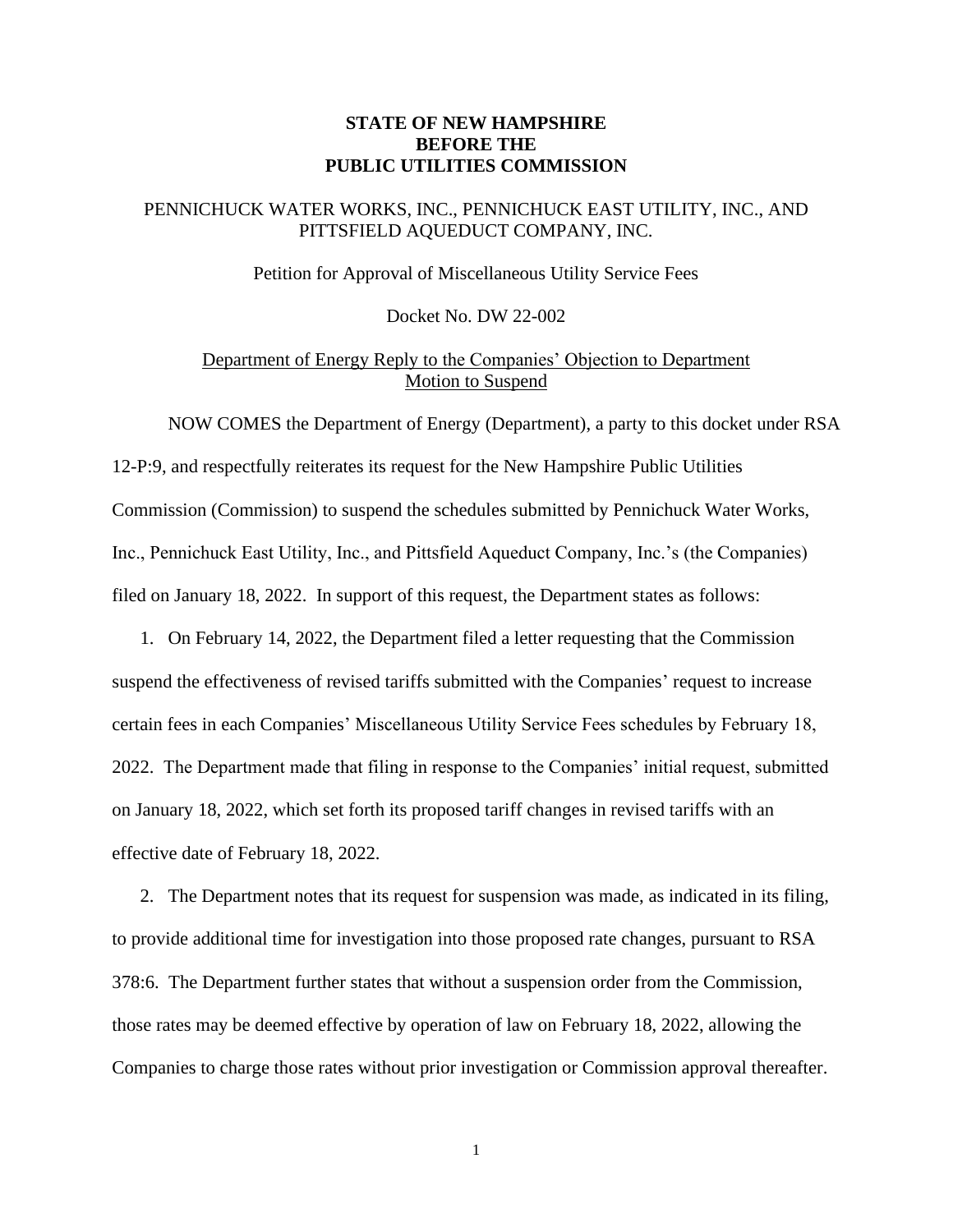*See Liberty Utilities (Granite State Electric) Corp. d/b/a Liberty Utilities*, Order No. 25,981 at 2 (January 26, 2017) ("[i]n the absence of [a tariff suspension], the tariff amendment might be deemed to become effective 30 days after filing under RSA 378:3").

3. On February 16, 2022, the Companies submitted their Objection to Department Motion to Suspend (Objection) based on various arguments that the Department's request to suspend should be denied, or in the alternative, be imposed with conditions. Both the Companies' arguments and request for conditions fail and must not be the basis for Commission failure to suspend.

4. The Companies argue that the Department's motion fails as it "invokes up to 12 months of investigative time for non-general rate increases," and that it should be denied for "lack of specificity." Objection at 2, 3. The Companies further contend that the Commission cannot suspend these schedules. Objection at 2 ("[s]etting aside the issue of whether the Commission can suspend the instant rate schedules under RSA 378:6"). These arguments lack merit as the Commission certainly does have the authority to suspend the instant schedules and the Department, furthermore, is not required to specify the timeframe for which a suspension is required, as that is a determination solely made by the Commission.

5. In its filing, the Department cited RSA 378:6 generally as Commission authority for the suspension of schedules. RSA 378:6, I(a) permits the Commission to suspend schedules reflecting a "general increase in rates … not to exceed 12 months." RSA 378:6, I(b) further states that the Commission may suspend "all other schedules filed ... not to exceed 3 months ... but if the investigation cannot be concluded within a period of 3 months, the [C]omission within its discretion and with reasonable explanation may extend the time of suspension for 5 additional months." (emphasis added).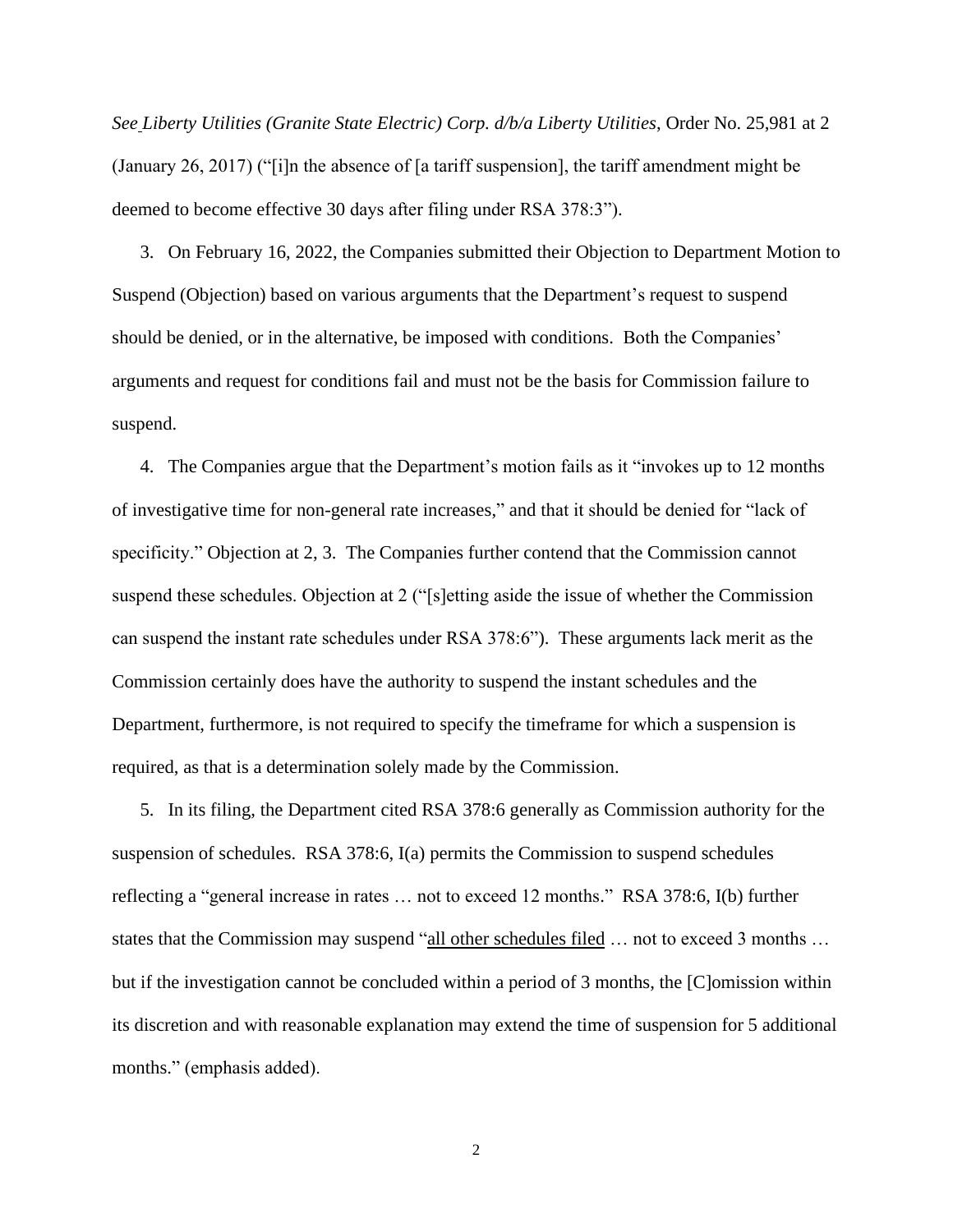6. The Companies correctly stated that RSA 378:6 authorizes a suspension period of up to 12 months for "instances of 'general increases in rates,'" which is the specific provision in RSA 378:6, I(a). Objection at 2. The Companies contend, however, that the Miscellaneous Utility Service Fee rate schedules "do not concern a general rate increase to the Companies' customer classes nor an increase in the Companies' revenue requirement," and thus the Commission cannot suspend the schedules on that basis. *Id*.

7. Even if the Commission were to determine that these schedules would not effect a "general increase in rates," they nevertheless would fall within the category of "all other schedules filed," under RSA 378:6, I(b). As such, the Commission may suspend the schedules for up to 3 months, with a provision for an additional 5 months if necessary. As the schedules contain a change in rates, the Commission clearly has the authority to suspend their taking effect, and the only relevant question is the period of suspension based on the determination whether the schedules would result in a "general rate increase" or instead fall within the category of "all other schedules filed," under RSA 378:6.

8. The Companies' argument that the Department's request to suspend should be denied because it lacked specificity also fails. While it is accurate that the Department did not cite the specific subsection of RSA 378:6 in the request for suspension, the Department did so in recognition that the Commission is the ultimate determiner of both the type of schedule presented and thus the appropriate period of suspension. The Department simply highlighted the need for investigation and the general statutory basis for the Commission to exercise its power of suspension. The fact that the Department did not make a determination of what type of schedules are presented does not alleviate the need for an adequate investigation into a matter coming squarely within the Commission's rate-setting jurisdiction.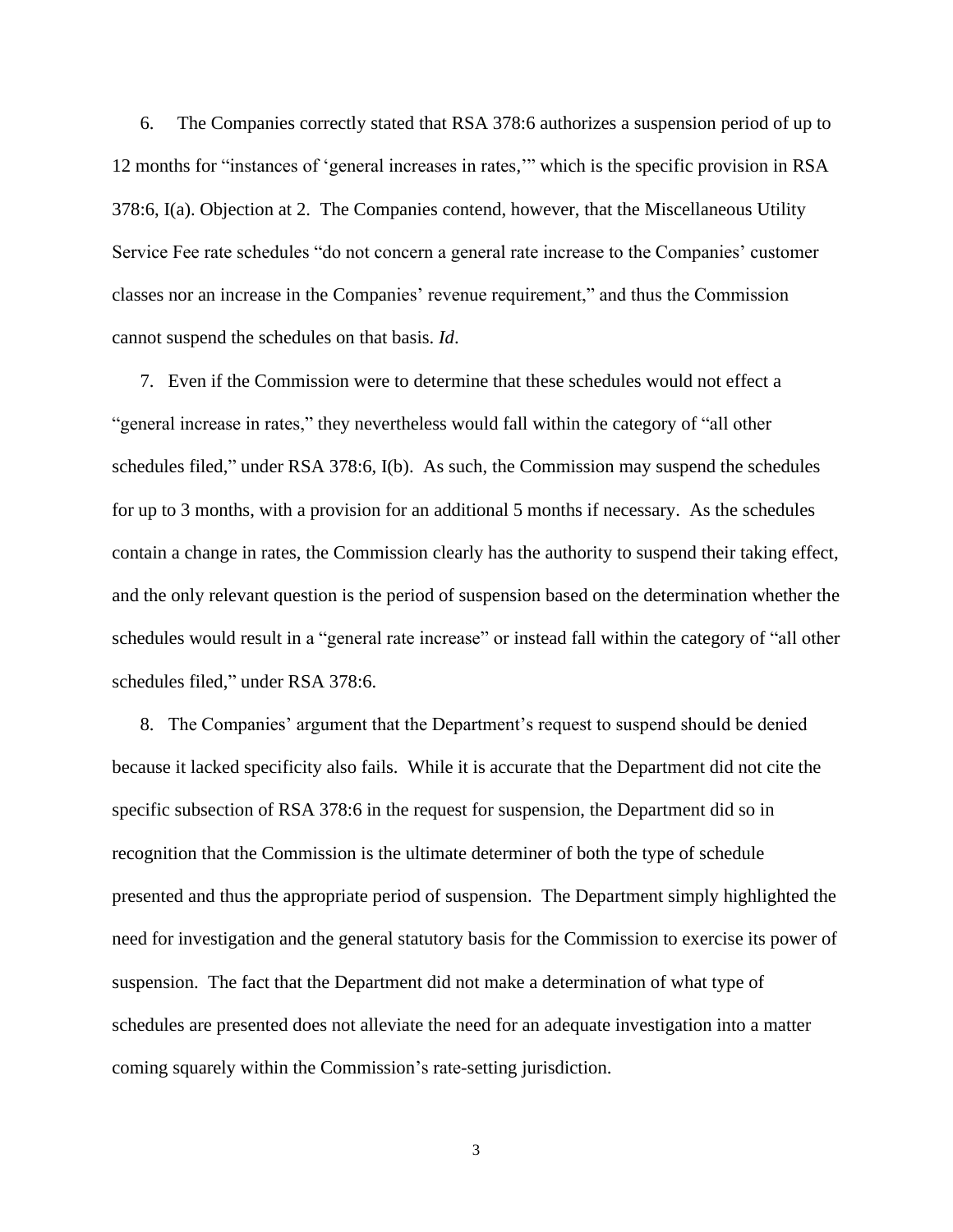9. The Companies also incorrectly argue that the requirements of RSA 541-A:29 supersede RSA 378:6. The Companies contend that RSA 541-A:29 provides the "time period for conducting an examination in this instance."<sup>1</sup> RSA 541-A:29, III, however, states that "[i]f the time limits prescribed by this section conflict with specific time limits provided for by other provisions of law, the specific time limits provided for by such other provisions shall control." As shown above, these tariffs qualify as either "general rate increase schedules" or "all other schedules filed," the relevant period for suspension and investigation therefore is prescribed by RSA 378:6, as either up to 3 months or up to 12 months initially.

10. Moreover, RSA 363:17-b provides that "[m]atters resolved by final order of the commission shall be exempt from RSA 541-A:29 and RSA 541-A:29-a, but shall be subject to federal and state time limitations applicable to specific matters." The Department contends that a tariff amendment filing that would result in rate increases will be resolved by a final order of the Commission, and therefore is exempt from the requirements of RSA 541-A:29, counter to the Companies' argument.

11. The Companies, lastly, argue that if the Commission grants the suspension, two conditions should be imposed derived from RSA 541-A:29: (1) for the Department to timely notify the Commission and Companies of "any apparent errors or omissions" in the filing; and (2) for the Department to advise the Commission of its position on the rate schedules by March

<sup>&</sup>lt;sup>1</sup> RSA 541-A:29 states that "[i]n processing an application, petition, or request ... the agency shall:

I. Within 30 days of receipt, examine the application, petition, or request, notify the applicant of any apparent errors or omissions, request any additional information that the agency is permitted by law to require, and notify the applicant of the name, official title, address, and telephone number of an agency official or employee who may be contacted regarding the application.

II. Within a reasonable time, not to exceed 60 days, after receipt of the application, petition or request, or of the response to a timely request made by the agency pursuant to paragraph I, the agency shall: (a) Approve or deny the application, in whole or in part, on the basis of nonadjudicative processes, if disposition of the application by the use of these processes is not precluded by any provision of law; or (b) Commence an adjudicative proceeding in accordance with this chapter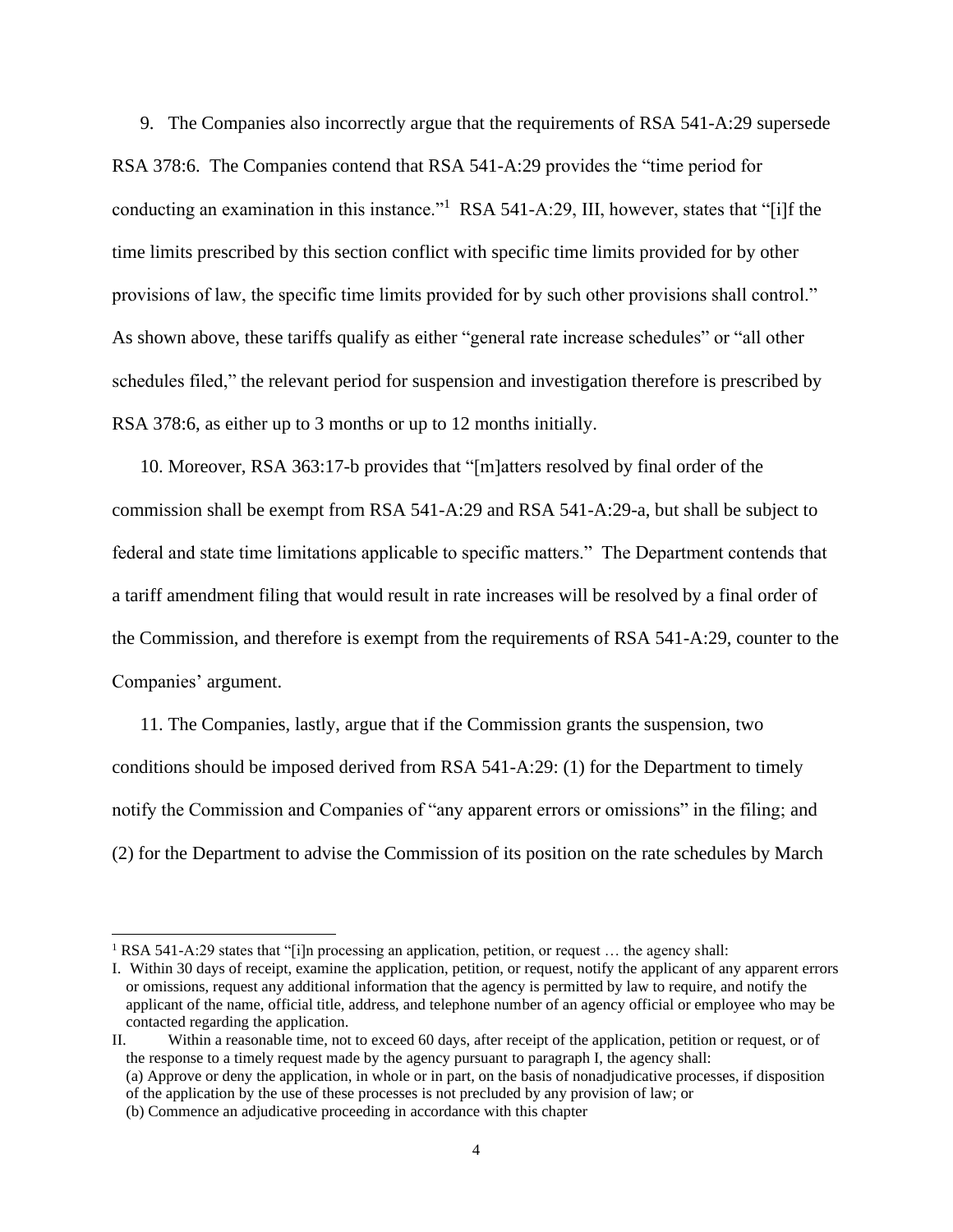19, 2022, prior to the 60-day review period specified in RSA 541-A:29, II, so that the Commission can either approve or deny the schedules or commence an adjudicative hearing.

12. The Department argues that the first proposed condition is improperly assigning the power to determine an error or omission to the Department. While the Department is certainly allowed to file in Commission matters its position on certain filings, the Companies are requesting a determination be made by the Department to the Commission. As this is a Commission filing, the Department contends that the Commission, as the final arbiter in Commission matters, holds the power to determine if an error or omission is contained within the filing. *See* RSA 363-17-a. As such, the proposed conditions are not appropriate and should not be imposed.

13. The Department contends that the second proposed time condition is inconsistent with the governing statute of RSA 378:6. First, the condition proposed would impose a 29-day deadline (March 19, 2022) from the date of a possible Commission suspension order. The Companies calculated that deadline based on the date of the Companies' filing. That is in stark contrast to the suspension periods of up to 3 or 12 months, provided by RSA 378:6, which begin upon the issuance of a Commission order, not the time of the Companies' filing. As the time periods conflict, the provisions of RSA 378:6 govern. See RSA 541-A:29, III.

14. The Department notes finally that the statutory authority for the Commission to suspend the schedules under RSA 378:6 does not expressly authorize the Commission to impose any conditions upon the suspension period. Rather, those subsections merely provide for Commission discretion to determine what types of schedules are filed and the period of suspension for further investigation. As such, the proposed conditions are not appropriate and should not be imposed.